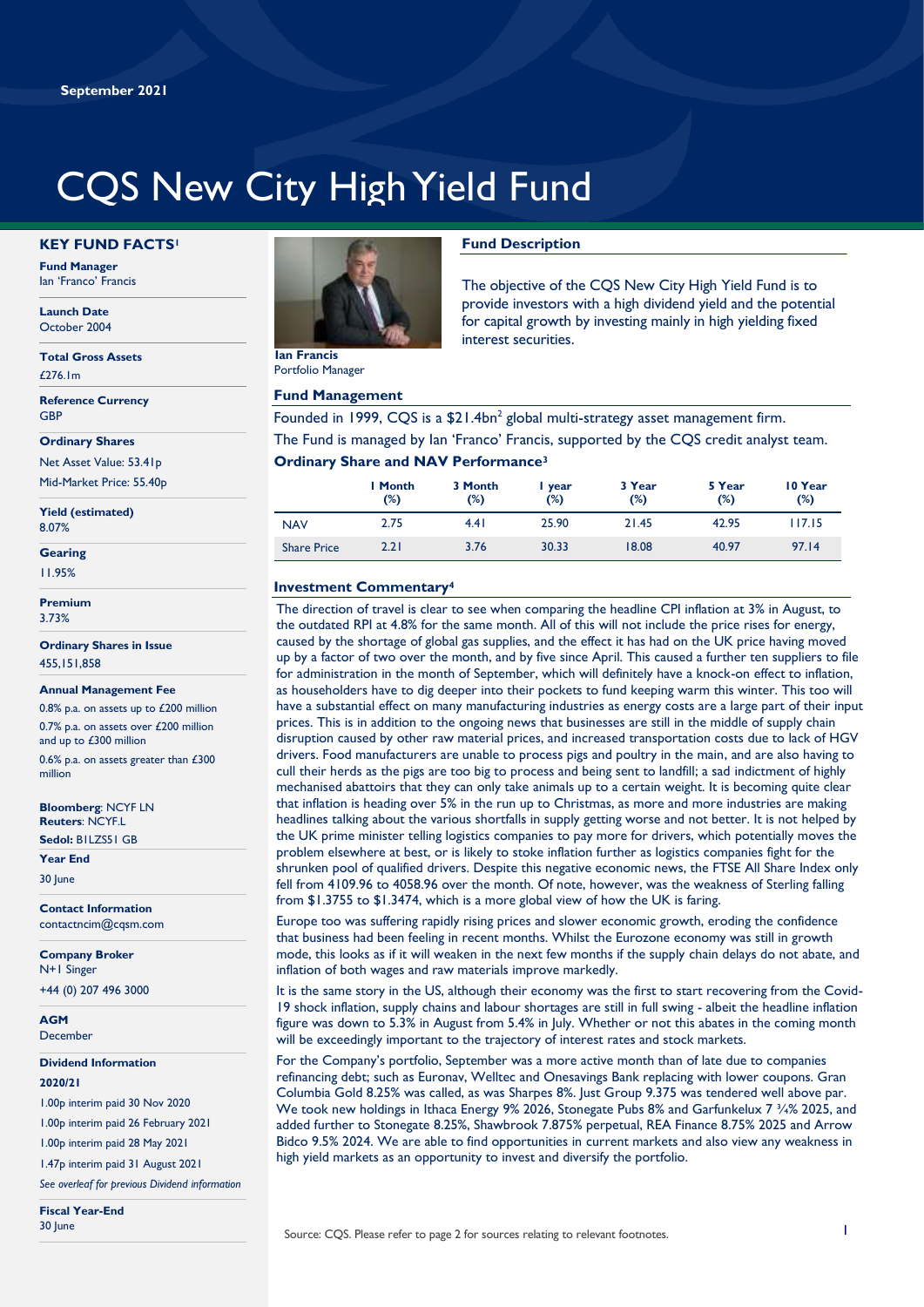#### **KEY FUND FACTS** *(continued)*

### **Dividend Information (***continued)*

| 2007/08 Total 3.57p |  |
|---------------------|--|
| 2008/09 Total 3.65p |  |
| 2009/10 Total 3.75p |  |
| 2010/11 Total 3.87p |  |
| 2011/12 Total 4.01p |  |
| 2012/13 Total 4.10p |  |
| 2013/14 Total 4.21p |  |
| 2014/15 Total 4.31p |  |
| 2015/16 Total 4.36p |  |
| 2016/17 Total 4.39p |  |
| 2017/18 Total 4.42p |  |
| 2018/19 Total 4.45p |  |
| 2019/20 Total 4.46p |  |
|                     |  |

**Investor Report** Monthly Factsheet

**Annual Report & Accounts** Published October

#### **AIFMD Leverage Limit Report (% NAV)**

|                              | Gross Leverage $(\%)^5$ | <b>Commitment Leverage(%)<sup>6</sup></b> |
|------------------------------|-------------------------|-------------------------------------------|
| CQS New City High Yield Fund |                         |                                           |
|                              |                         |                                           |

5 Source: CQS, as at 30 September 2021. For methodology details see Article 4(3) of Directive 2011/61/EU (AIFMD) and Articles 6, 7, 9 and 10 of Delegated Regulation 231/2013. 6 Source: CQS, as at 30 September 2021. For methodology details see Article 4(3) of Directive 2011/61/EU (AIFMD) and Articles 6, 8, 9, 10 and 11 of Delegated Regulation 231/2013.

#### **Portfolio Analysis 1, 7**



#### **Top 10 Holdings (%) 1, 8**

| <b>Name</b>                              | % of NAV |
|------------------------------------------|----------|
| CYBG PLC 16-31/12/2049 FRN               | 5.72     |
| SHAWBROOK GROUP 17-31/12/2059 FRN        | 5.25     |
| GALAXY FINCO LTD 9.25% 19-31/07/2027     | 5.02     |
| <b>ONESAVINGS BANK 17-31/12/2059 FRN</b> | 4.36     |
| BOPARAN FINANCE 7.625% 20-30/11/2025     | 3.81     |
| AGGREGATED MICRO 8% 16-17/10/2036        | 3.67     |
| RAVEN RUSSIA 12% 09-31/12/2059           | 3.67     |
| CO-OPERATIVE FIN 19-25/04/2029 FRN       | 3.66     |
| REA FINANCE 8.75% 15-31/08/2025          | 3.57     |
| BRACKEN MIDCO 8.875% 18-15/10/2023       | 3.26     |
| <b>Top 10 Holdings Represent</b>         | 41.99    |

*The Company has exposure to 111 issues. All holdings data are rounded to two decimal places. Total may differ to sum of constituents due to rounding.*

**Source**: <sup>1</sup>BNP Paribas Securities Services S.C.A., as at 30 September 2021. <sup>2</sup>CQS as at 30 September 2021. <sup>3</sup>BNP Paribas Securities Services S.C.A., total return performance based on bid prices. These include historic returns and past performance is not a reliable indicator of future results. The value of investments can go down as well as up. Please read the important legal notice at the end of this document. <sup>4</sup>All market data sourced from Bloomberg unless otherwise stated. Returns quoted in local currencies unless otherwise stated. The Company may have since exited some / all of the positions detailed in this commentary. <sup>8</sup>All holdings data are rounded to two decimal places. Total may differ to sum of constituents due to rounding. The Fund is regulated by the Jersey Financial Services Commission.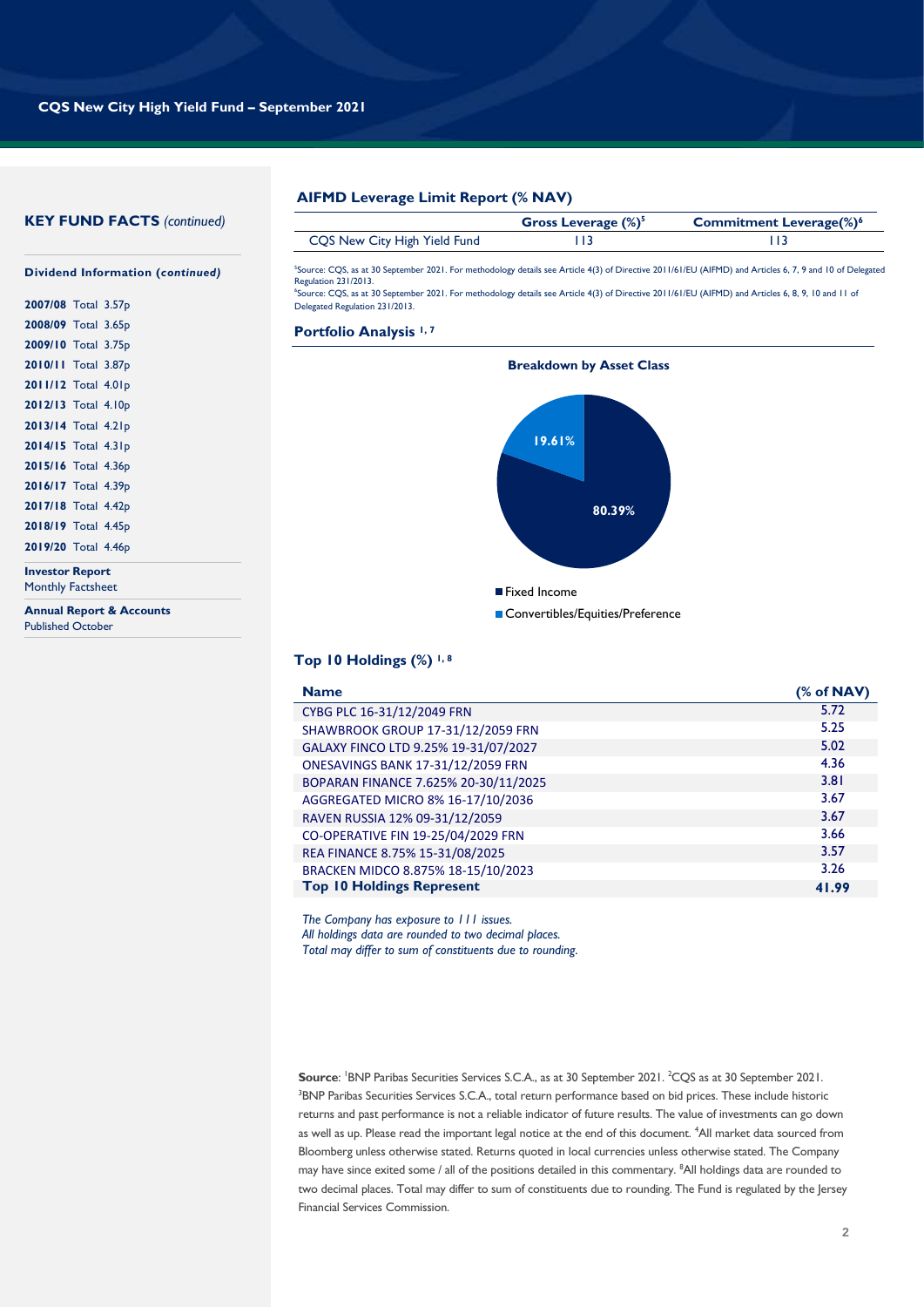#### **IMPORTANT INFORMATION:**

This document has been issued by CQS (UK) LLP which is authorised and regulated by the UK Financial Conduct Authority, CQS (US), LLC which is a registered investment adviser with the US Securities and Exchange Commission, and/or CQS (Hong Kong) Limited, which is authorised and regulated by the Hong Kong Securities and Futures Commission. The term "CQS" as used herein may include one or more of CQS (UK) LLP, CQS (US), LLC, and CQS (Hong Kong) Limited or any other affiliated entity. The information is intended solely for sophisticated investors who are (a) professional investors as defined in Article 4 of the European Directive 2011/61/EU or (b) accredited investors (within the meaning given to such term in Regulation D under the U.S. Securities Act of 1933, as amended) and qualified purchasers (within the meaning given to such term in Section 2(a)(51) of the U.S Investment Company Act 1940, as amended). This document is not intended for distribution to, or use by, the public or any person or entity in any jurisdiction where such use is prohibited by law or regulation.

This document is a marketing communication prepared for general information purposes only and has not been delivered for registration in any jurisdiction nor has its content been reviewed by any regulatory authority in any jurisdiction. The information contained herein does not constitute: (i) a binding legal agreement; (ii) legal, regulatory, tax, accounting or other advice; (iii) an offer, recommendation or solicitation to buy or sell shares or interests in any fund or investment vehicle managed or advised by CQS (a "CQS Fund") or any other security, commodity, financial instrument, or derivative; or (iv) an offer to enter into any other transaction whatsoever (each a "Transaction"). Any decision to enter into a Transaction should be based on your own independent investigation of the Transaction and appraisal of the risks, benefits and appropriateness of such Transaction in light of your circumstances. Any decision to enter into any Transaction should be based on the terms described in the relevant offering memorandum, prospectus or similar offering document, subscription document, key investor information document (where applicable), and constitutional documents and/or any other relevant document as appropriate (together, the "Offering Documents"). Any Transaction will be subject to the terms set out in the Offering Documents and all applicable laws and regulations. The Offering Documents supersede this document and any information contained herein. The Offering Documents for CQS UCITS range of funds is available here in English (US persons will not be eligible to invest in CQS managed UCITS funds save to the extent set out in the relevant Offering Document). A copy of CQS' Complaints Policy, which sets out a summary of investors' rights, is available here in English. CQS may terminate the arrangements for marketing or distribution of any CQS Fund at any time.

Nothing contained herein shall give rise to a partnership, joint venture or any fiduciary or equitable duties. The information contained herein is provided on a non-reliance basis, not warranted as to completeness or accuracy, and is subject to change without notice. Any information contained herein relating to any non-affiliated third party is the sole responsibility of such third party and has not been independently verified by CQS. The accuracy of data from third party vendors is not guaranteed. If such information is not accurate, some of the conclusions reached or statements made may be adversely affected. CQS is not liable for any decisions made or action taken by you or others based on the contents of this document and neither CQS nor any of its directors, officers, employees or representatives accept any liability whatsoever for any errors or omissions or any loss howsoever arising from the use of this document.

**Information contained in this document should not be viewed as indicative of future results as past performance of any Transaction is not indicative of future results. Any investment in a CQS Fund or any of its affiliates involves a high degree of risk, including the risk of**  loss of the entire amount invested. The value of investments can go down as well as up. Future performance is subject to taxation which depends on the personal situation of each investor and which may change in the future. Investments may lead to a financial loss if no guarantee on the capital is in place. An investment in any CQS Fund will involve a number of material risks which include, without limitation, risks associated with adverse market developments, currency and exchange rate risks, risk of counterparty or issuer default, and risk of illiquidity. Any assumptions, assessments, targets (including target returns and volatility targets), statements or other such views expressed herein (collectively "Statements") regarding future events and circumstances or that are forward looking in nature constitute CQS' subjective views or beliefs and involve inherent risk and uncertainties beyond CQS' control. Any indices included in this document are for illustrative purposes only and are not representative of CQS Funds in terms of either composition or risk (including volatility and other risk related factors). Unless stated to the contrary CQS Funds are not managed to a specific index.

The information contained herein is confidential and may be legally privileged and is intended for the exclusive use of the intended recipient(s) to which the document has been provided. In accepting receipt of the information transmitted you agree that you and/or your affiliates, partners, directors, officers and employees, as applicable, will keep all information strictly confidential. Any review, retransmission, dissemination or other use of, or taking of any action in reliance upon, this information is prohibited. Any distribution or reproduction of this document is not authorized and prohibited without the express written consent of CQS, or any of its affiliates. Unless otherwise stated to the contrary herein, CQS owns all intellectual property rights in this document.

CQS is a founder of the Standards Board for Alternative Investments ("SBAI") (formerly, the Hedge Fund Standards Board) which was formed to act as custodian of the alternative investment managers' industry best practice standards (the "Standards"). By applying the Standards, managers commit to adopt the "comply or explain" approach described in the Standards. CQS is a signatory of the UN Principles for Responsible Investment and a supporter and participant of certain other responsible investment related industry associations.

#### **PRI Note:**

PRI is an investor initiative in partnership with UNEP Finance and the UN Global Compact. GMv8.

Distribution in the European Economic Area and the UK: In relation to each member state of the EEA and the UK (each a "Relevant State") which has implemented the Alternative Investment Fund Managers Directive (Directive (2011/61/EU)) (the "AIFMD")/as AIFMD forms part of local law of the Relevant State, this document may only be distributed and Shares may only be offered or placed in a Relevant State to the extent that: (1) the Fund is permitted to be marketed to professional investors in the Relevant State in accordance with AIFMD (as implemented into the local law/regulation / as it forms part of local law of the Relevant State); or (2) this document may otherwise be lawfully distributed and the Shares may otherwise be lawfully offered or placed in that Relevant State (including at the initiative of the investor).

#### **Information required, to the extent applicable, for Distribution of Foreign Collective Investment Schemes to Qualified Investors in Switzerland:**

The representative in Switzerland is ARM Swiss Representatives SA, Route de Cité Ouest 2, 1196 Gland, Switzerland. The distribution of Shares of the relevant CQS Fund in Switzerland will be exclusively made to, and directed at, qualified investors (the "Qualified Investors"), as defined in the Swiss Collective Investment Schemes Act of 23 June 2006, as amended ("CISA") and its implementing ordinance (the "Swiss Distribution Rules"). Accordingly,